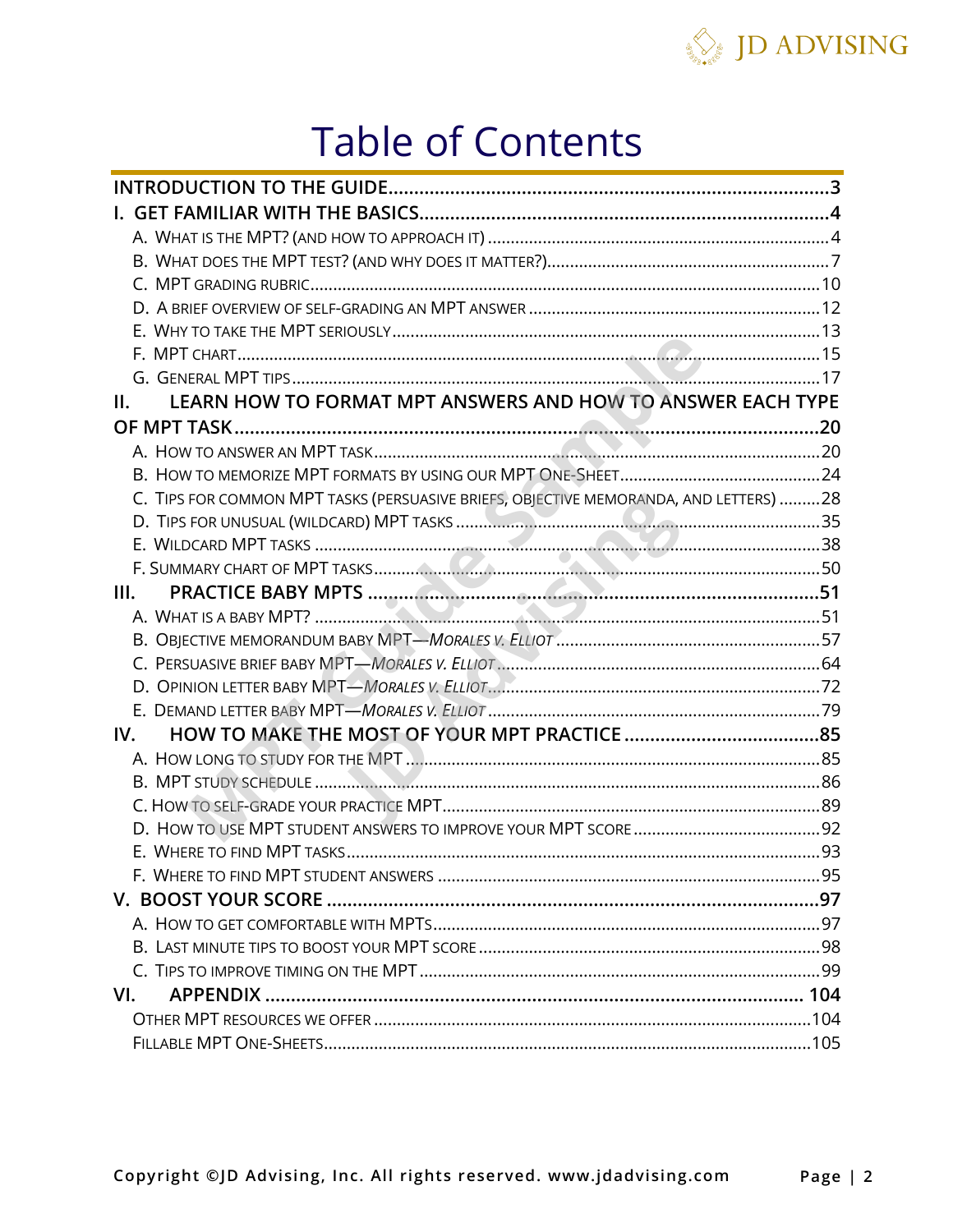

## Introduction to the Guide

Our MPT Guide is divided into the following sections:

## **I. Get Familiar with the Basics**

First, we walk you through the basics. You must familiarize yourself with what the Multistate Performance Test (MPT) is and how to approach different types of tasks, understand what the MPT tests so you can write high-scoring answers, and learn why you should take the MPT seriously.

## **II. Learn How to Format MPT Answers and How to Answer Each Type of MPT Task**

Next, we describe the general structure you should follow in writing persuasive briefs, objective memoranda, letters, and *wildcard* tasks. Learning how to format an MPT answer will increase your MPT score as it will make it readily apparent to the grader that you know what you are doing. It will also increase your confidence on MPT day. In this section, we also provide you with tips for writing answers to each type of MPT task. and what the MPT tests so you can write high-scoring answers,<br>should take the MPT seriously.<br>**Mann How to Format MPT Answers and How to Answer Each<br>k**<br>describe the general structure you should follow in writing pe<br>bjective related structure you should follow in writh<br>da, letters, and *wildcard* tasks. Learning<br>your MPT score as it will make it readily at<br>you are doing. It will also increase your<br>ye also provide you with tips for writing a<br>se

### **III. Practice Baby MPTs**

In this section, we help you put what you have learned about formatting and writing MPT answers into practice. Here, we have four *baby MPTs* that use the same background information but give you different tasks to complete. These *baby MPTS* are shorter than real MPTs. Thus, they give you exposure to the different types of MPT tasks—as well as tips and tricks for completing each type of MPT task—but do not require you to spend 90 minutes per MPT.

## **IV. How to Make the Most of Your MPT Practice**

Here, we tell you how to practice intelligently and efficiently. This section explains how long you should study for the MPT, how to self-grade MPTs, and how to use point sheets and student answers to achieve a high score.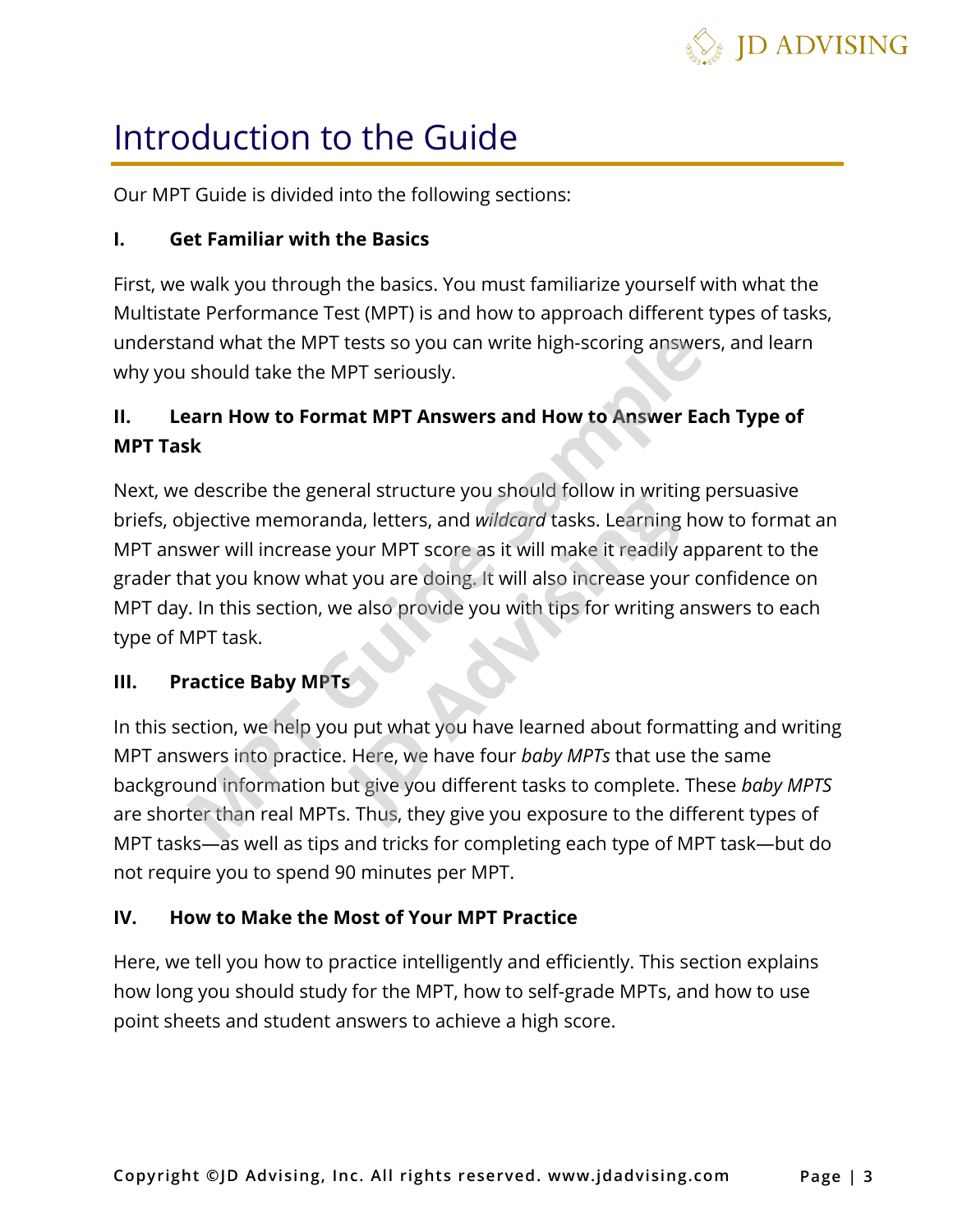

## C. Tips for common MPT tasks (persuasive briefs, objective memoranda, and letters)

Now that you have a decent idea of how to approach the MPT and have memorized MPT task formats, here, we give you tips for specific types of MPT tasks that you may encounter.

Persuasive briefs and objective memoranda are the most common tasks. Opinion letters and demand letters are also regularly tested. In the next section, we will also cover wildcard tasks that do not fit into any of these sections.

## 1. Persuasive brief MPT task tips

A persuasive brief is the most common type of MPT task. You are generally asked to write the argument of a persuasive brief. Usually, this will be read by a judge, thus, you can use some legalese and write to an attorney rather than a layperson.

The goal of a persuasive brief is to *persuade!* We give you a few of our best persuasive brief MPT tips below.

## **a. The task memo and/or guidelines will tell you how to format your persuasive brief.**

The task memo will tell you whether you must write a persuasive brief. The memo may tell you how to structure your brief or it may tell you to consult the guidelines provided for guidance on how to format your brief. Generally, the guidelines are on the page following the memo. The burst and departmental and the the most common data demand letters are also regularly tested. In the next section<br>didard tasks that do not fit into any of these sections.<br>Firsuasive brief MPT task tips<br>sive brief is th Figures of twist task. For and get<br>and write to an attorney rather than a l<br>rief is to *persuade!* We give you a few of<br>below.<br>**d/or guidelines will tell you how to fo**<br>we whether you must write a persuasive b<br>ure your bri

Your brief should always include a legal argument section and a conclusion. The Examiners will tell you whether they want you to omit or include a caption, statement of facts, or a short introduction that includes the key facts and a short summary of the legal questions to be answered.

For the vast majority of persuasive brief MPTs, you are asked to omit these extra portions.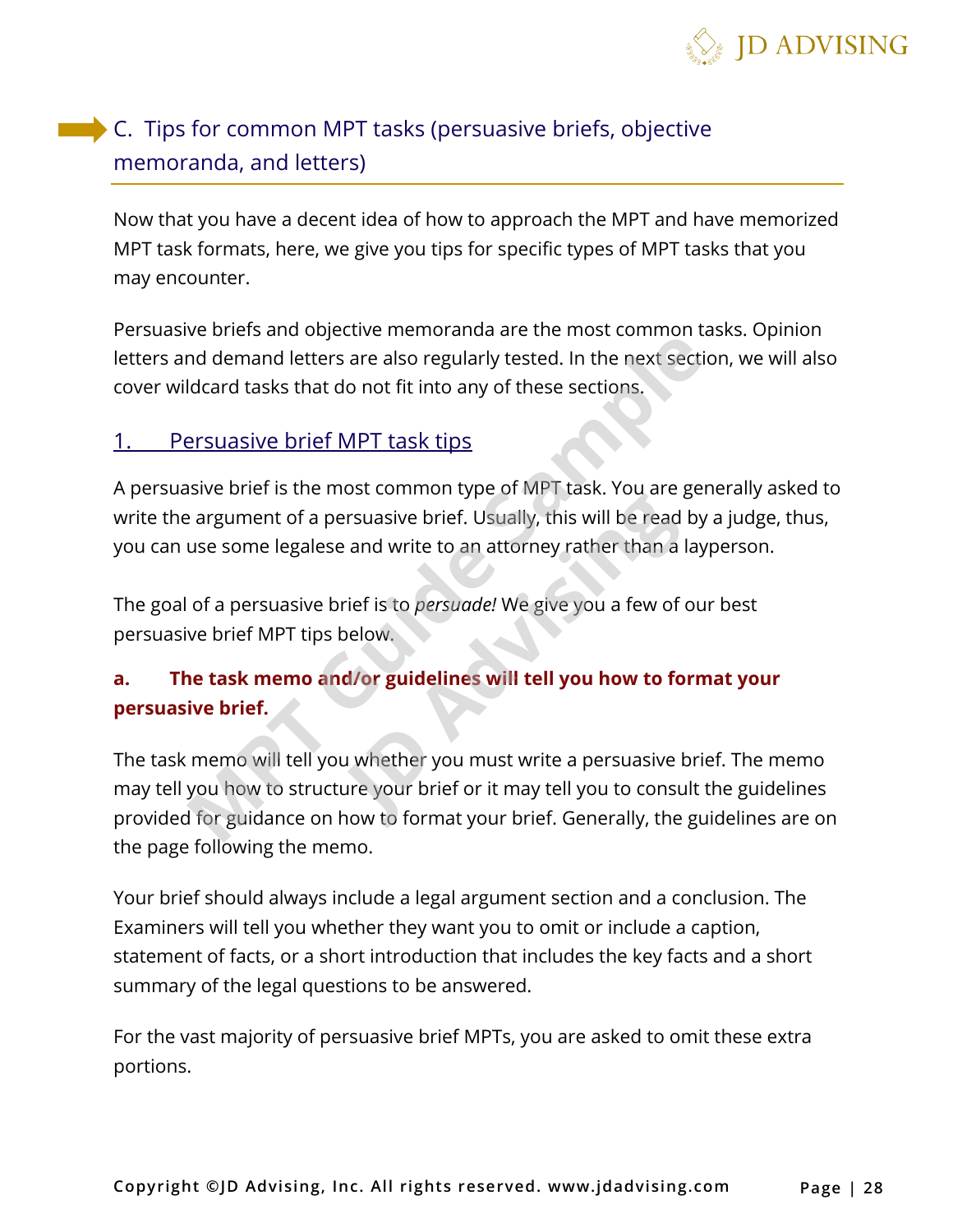

Do not structure the brief the way you learned in your legal research and writing class in law school! The briefs you wrote in law school likely contained many more sections (e.g., a table of contents, procedural history, etc.). Your persuasive brief will be much shorter and contain fewer sections. In many cases, as mentioned above, you will simply have a legal argument section and a conclusion.

## **b. Craft strong headings that apply the rule of law to the facts.**

As a general rule, if the MPT includes guidelines regarding how to write your headings, follow the instructions provided. For example, one of the MPTs from July 2012, *Ashton v. Indigo Construction Co*., instructed examinees to write headings in complete sentences that apply a specific rule of the law to the facts. The MPT even provided the following examples of proper and improper headings: eral rule, if the MPT includes guidelines regarding how to write<br>s, follow the instructions provided. For example, one of the MP<br>*hton v. Indigo Construction Co.*, instructed examinees to write he<br>sentences that apply a sp

- Example of a *proper* heading: The defendant's garage that sits 15 feet from the curb fails to comply with the setback requirements of the homeowners' association and should be removed. *proper* heading: The defendant's garage<br>o fails to comply with the setback require<br>' association and should be removed.<br>n *improper* heading: The court should co<br>remove all non-complying construction<br>y standard and expect
- Example of an *improper* heading: The court should compel the defendant to remove all non-complying construction from the property.

This type of heading is very standard and expected on most persuasive brief MPTs. The point is, you want to usually wrap up the facts, law, and conclusion into a onesentence heading.

### **c. Use persuasive language in your persuasive brief.**

Keep in mind that the purpose of a persuasive brief is to convince the trier of fact to reach a particular outcome. To write a strong persuasive brief, use verbs of action and concrete nouns that create a clear image in the reader's mind.

#### **d. Distinguish cases, but do not argue both sides of an issue.**

Examinees often fall into the trap of approaching a persuasive brief the same way they would approach an objective memorandum. When writing a persuasive brief, make sure to acknowledge any case law that does not support your argument by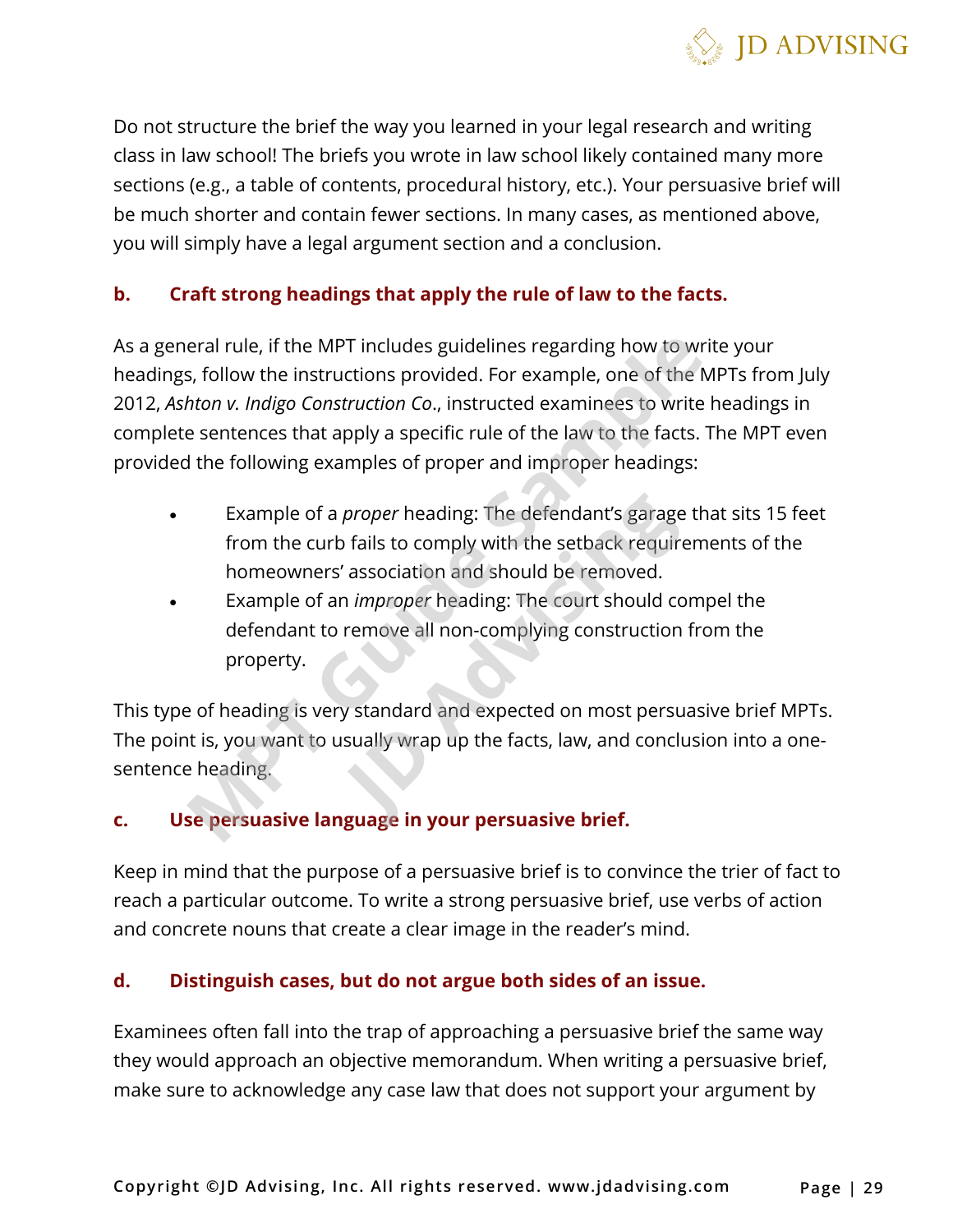

## B. Objective memorandum baby MPT—*Morales v. Elliot*

## **Task memo The first document in the file is a task memo, which states exactly what to do. Please use the file and library above to complete the task.**

*Smith & Smith Law Firm* 

To: Examinee

From: Partner

Date: July 24, 2018

Re: *Morales v. Elliot*

John Elliot hired a person named Miguel Morales to work on his farm. Mr. Morales worked on Mr. Elliot's farm in Franklin, took care of the garden, and did other tasks. He was hired and paid as an independent contractor. Recently, he was chopping down trees (with appropriate safety gear) when a tree fell on him and rendered him disabled. Mr. Elliot has come to us because he is worried that Mr. Morales may file a workers' compensation claim. He is wondering whether he would have to pay Mr. Morales workers' compensation benefits as well as potential penalties for not having the appropriate insurance coverage. The answer to this question will hinge on whether Mr. Morales was an employee or independent contractor at the time of his injury. artner<br>Iy 24, 2018<br>Ides v. Elliot<br>Ides v. Elliot<br>Is also stand a person named Miguel Morales to work on his farm. Non Mr. Elliot's farm in Franklin, took care of the garden, and dici<br>Initial and paid as an independent cont n in Franklin, took care of the garden, an<br>an independent contractor. Recently, he<br>ate safety gear) when a tree fell on him a<br>me to us because he is worried that Mr. I<br>claim. He is wondering whether he would<br>sation benefit

Please prepare an objective memorandum analyzing that question. **(This tells you exactly what you want to do—analyze the issues in an objective tone rather than arguing one way or the other.)** Do not draft a separate statement of facts. Do not discuss any penalties or the amount that he may have to pay Mr. Morales if, in fact, Mr. Morales is found to be an employee. (**This section tells you what** *not*  **to do! Pay attention to it because you do not want to waste valuable time writing something you will not get points for, or even worse—something that will** *reduce* **your score based on an inability to follow directions. Maximize your score by sticking to what the memo asks you to do!)** 

1. How to dissect this MPT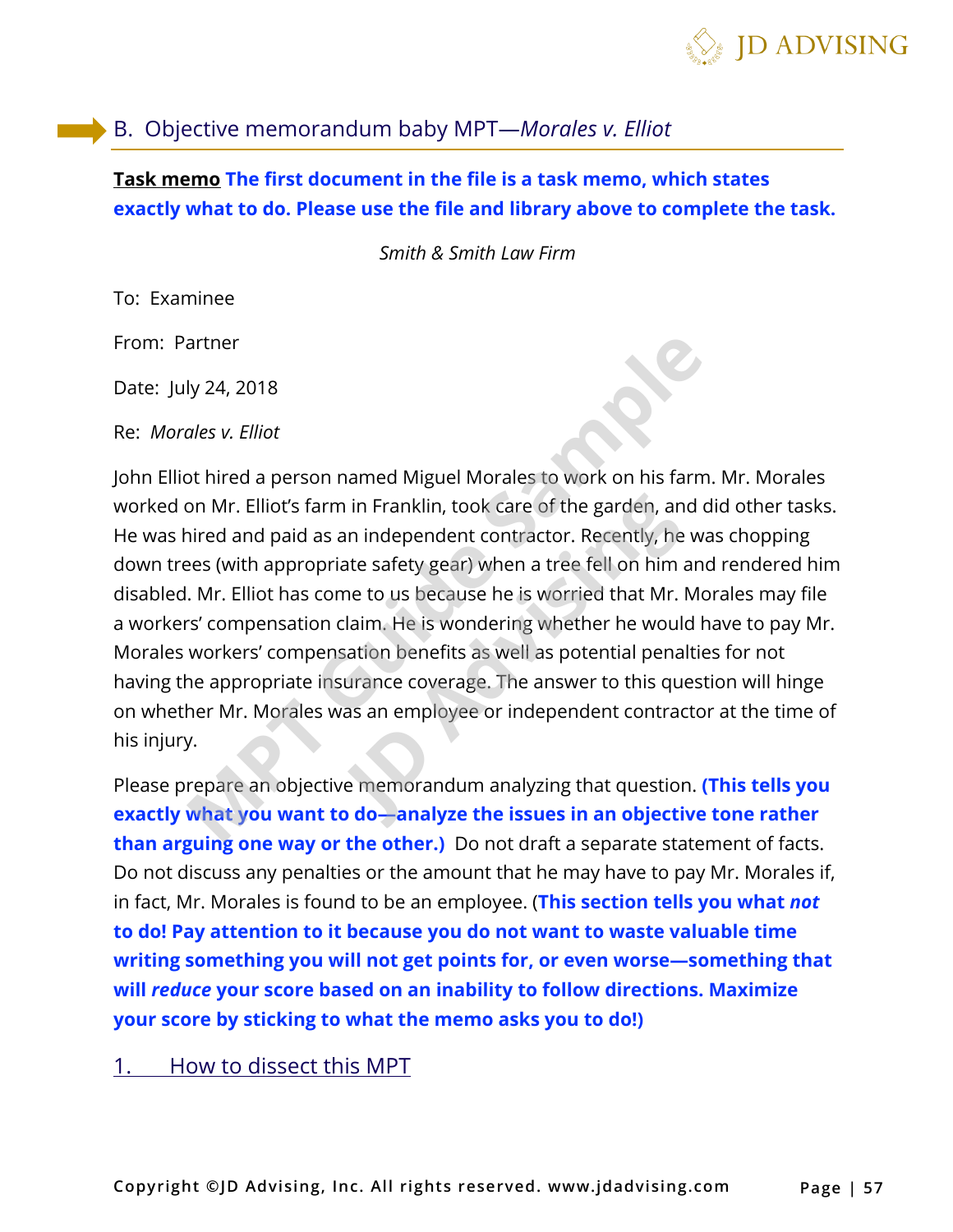

#### **a. First, identify the task. Never lose sight of the task memo.**

Here, the task memo is telling you to "Please prepare an objective memorandum analyzing that question." This tells you exactly what to zero in on. It also states, "Do not draft a separate statement of facts." This means that you should not repeat any facts in your introduction (though you should, of course, analyze them in your objective memorandum).

#### **b. Second, read the library.**

We recommend, as a general rule that you examine the library next. This way, when you read the facts, you can even start drafting your MPT. We also recommend that you try to work while you read, as oftentimes the MPT takes most examinees the complete allotted time to finish the task. **(Tip: Pay attention to what jurisdiction the case is in and what level of court decided the case.)** Here, we have two appellate cases from Franklin. But sometimes cases will come from other state courts (like Olympia or a different jurisdiction), and you must recognize that they are only persuasive, rather than binding, authority. (**Tip: If you have cases and statutes, it's a good idea to first read the cases, and then read the statutes.) Example 18 and Server Internal Server Internal Server Screen Discussion**<br>
Mimend, as a general rule that you examine the library next. The facts, you can even start drafting your MPT. We also record o work while you read, **Evel or court decided the case.)** Here,<br>klin. But sometimes cases will come from<br>ifferent jurisdiction), and you must reco<sub>l</sub><br>r than binding, authority. (**Tip: If you ha**<br>**to first read the cases, and then read<br>statement** 

**c. Third, review the statement of facts, and start drafting your answer using the appropriate format. The format for the objective memorandum is as follows:** 

- **Caption** (to/from/date/matter)
- **Introduction**
- **Discussion** (with headings to discuss each issue. Headings need not be complete sentences. Follow rule/analysis/conclusion after each heading.)
- **Conclusion** (summarize discussion)

#### **d. Last, start writing your answer.**

We have drafted a shortened version of what your answer may look like below. However, if you draft a brief memorandum of your own prior to reading the memorandum we have written, you will get a lot more out of this task!